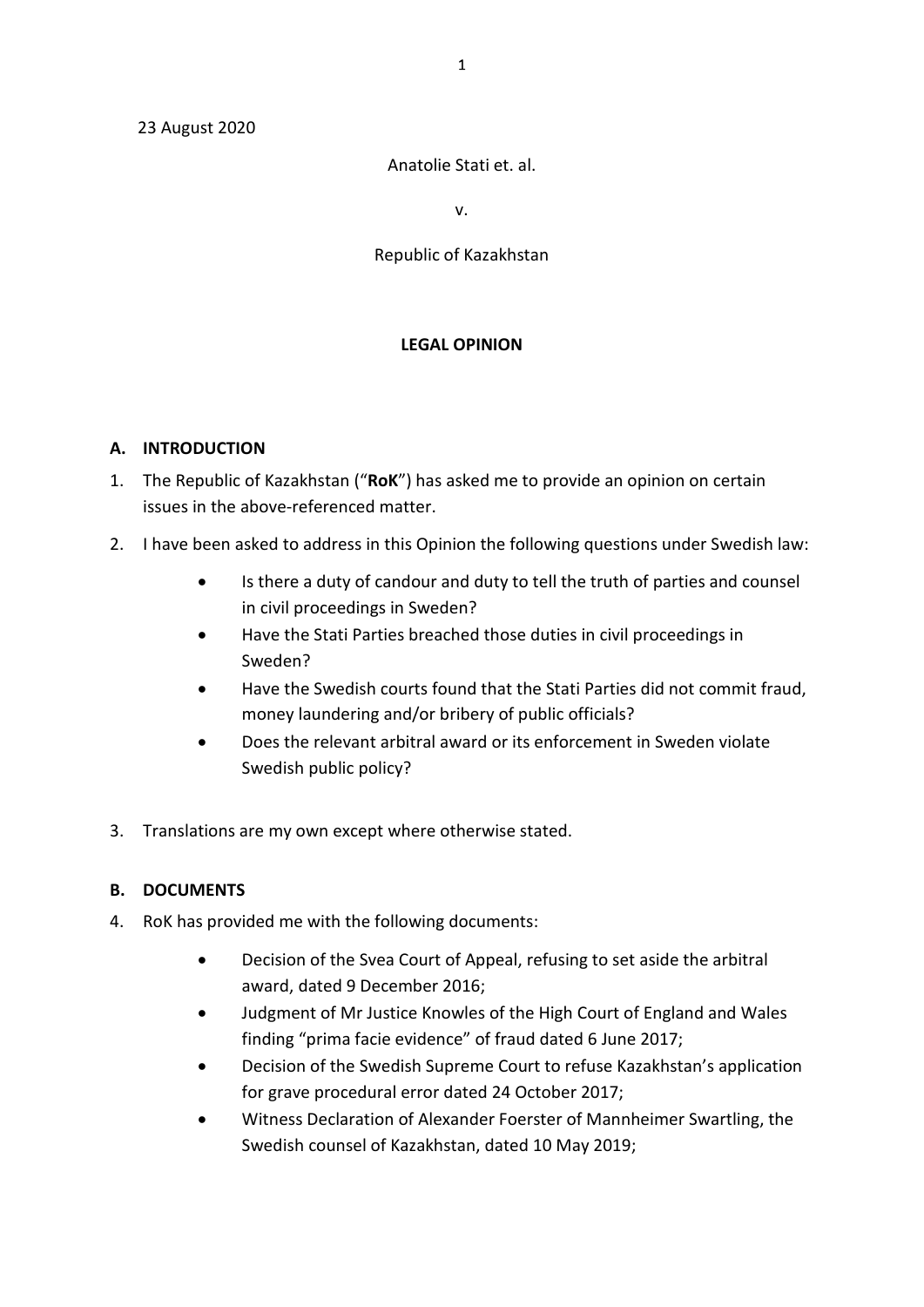- Witness Declaration of Matthew Kirtland of Norton Rose Fulbright, the US counsel for Kazakhstan, dated 9 May 2019;
- Kazakhstan's second invalidation claim based on new evidence and new claims dated 25 November 2019;
- Legal Opinion of Professor Christoph Schreuer dated 21 January 2020;
- Legal Opinion of Professor George Bermann dated 21 January 2020;
- Expert Opinion of PricewaterhouseCoopers LLP dated 21 January 2020;
- Decision of the Svea Court of Appeal dismissing Kazakhstan's second invalidation claim on the basis of res judicata dated 9 March 2020;
- Kazakhstan's petition to re-open the Swedish set-aside proceedings on the basis of new evidence dated 3 April 2020;
- Decision of the Swedish Supreme Court refusing to re-open the Swedish set-aside proceedings dated 18 May 2020;
- Decision of the Amsterdam Court of Appeal in the exequatur proceedings dated 14 July 2020;
- Second Witness Declaration of Alexander Foerster of Mannheimer Swartling, the Swedish counsel of Kazakhstan dated 20 July 2020;
- Expert Opinion of Alexander Layton QC on the outcome of the English enforcement proceedings dated 27 July 2020.
- 5. I should add the following. Since late 2016, I have at irregular intervals assisted counsel to the RoK in this matter, notably with an expert report to the English High Court dated 13 January 2017. I have been provided with many other documents in so doing.

# **C. BACKGROUND AND QUALIFICATIONS**

- 6. I am until 24 August 2020 when I will resume my position as a Judge at the Svea Court of Appeal – an independent arbitrator and legal adviser. I am also an Associate Professor (*Docent*) of Law at the Stockholm University Faculty of Law (but not employed).
- 7. Arbitration has been my main field of specialization for over thirty years. I have a doctorate in arbitration law (dissertation 1998, The Arbitrator's Mandate). During my time in private practice as a member of the Swedish Bar, I acted as counsel in arbitrations and in court actions for setting aside arbitral awards. I have sat as an arbitrator (party-appointed, chairman and sole arbitrator) in many domestic and international arbitrations, ad hoc as well as institutional.
- 8. I was a Judge of Appeal at the Svea Court of Appeal 2008 2019, when I resigned (having been on temporary leave for three years). I have been on the bench in many arbitration cases. For five years I was assigned to the only division in the Svea Court that hears arbitration cases. Having left the Court, I eventually found that I missed the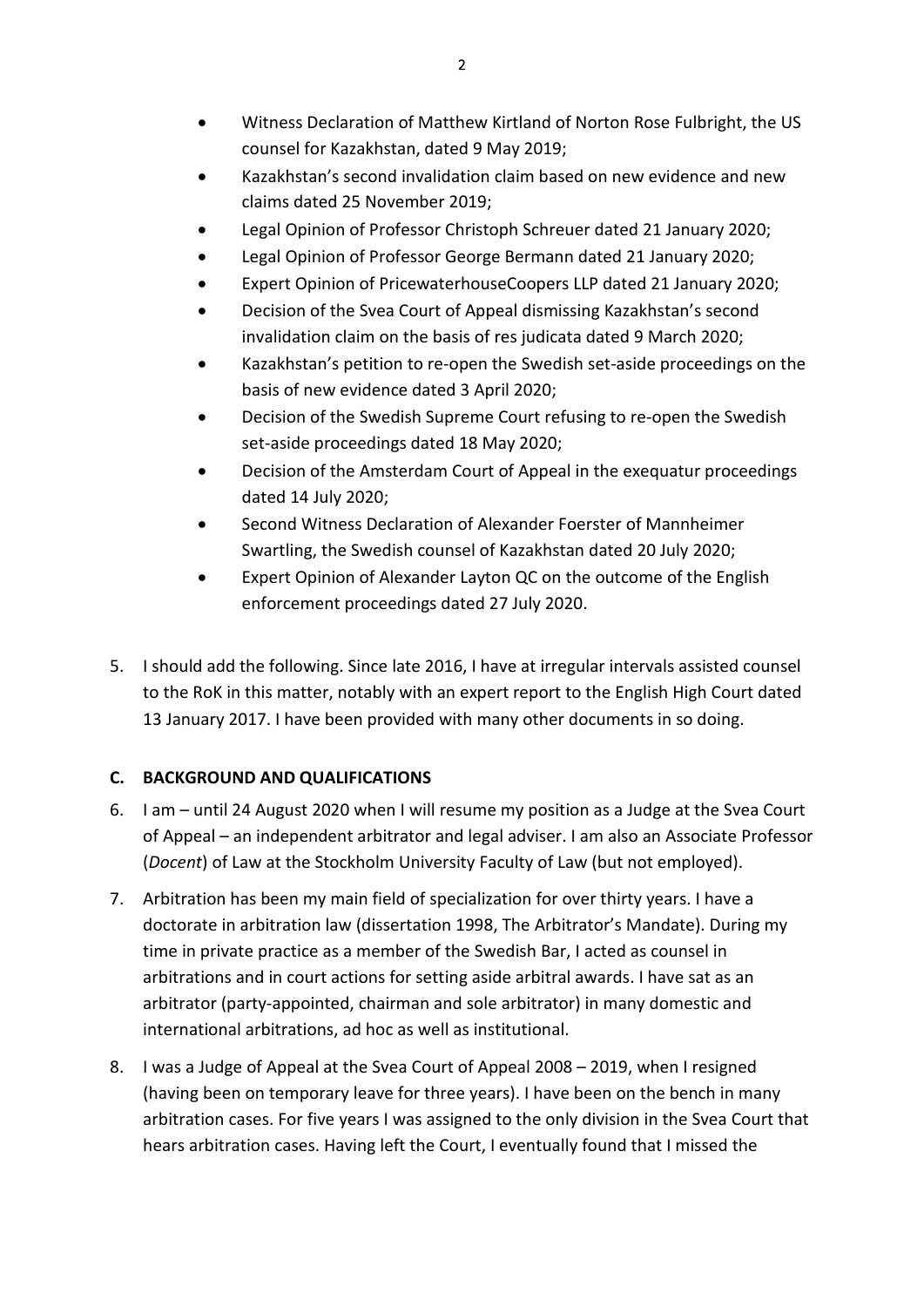variation and teamwork. I have now once again been appointed a Judge of Appeal in the Svea Court of Appeal.

9. My CV is attached.

## **D. MY OPINION IN SUMMARY**

- 10. This is my opinion in summary:
	- Yes, there is there a duty of candour and a duty to tell the truth of parties and counsel in civil proceedings in Sweden. Withholding relevant information counts as not telling the truth. The duty of truth also includes an obligation to actively promote the investigations of the circumstances of the case. A party representative is subject to the same duty of truth.
	- Yes, the Stati Parties have breached those duties in civil proceedings in Sweden.
	- No, the Swedish courts have not found that the Stati Parties did not commit fraud, money laundering and bribery of public officials.
	- Yes, the relevant arbitral award and its enforcement in Sweden violate Swedish public policy. This is because the award is based on false evidence.

## **E. SUMMARY OF FACTS**

- 11. In 2010, Anatolie Stati, Gabriel Stati, Terra Raf Trans Trading Ltd. and Ascom Group S.A (the "**Stati Parties**") initiated investor-state arbitration under the Energy Charter Treaty (the "**ECT Arbitration**") against the RoK. On 19 December 2013, (corrected on 17 January 2014) the arbitral tribunal (the "**Tribunal**") issued the arbitral award, granting the Stati Parties damages in an amount of approx. \$500 million relating to the Liquefied Petroleum Gas Plant (the "**LPG Plant**") and oil fields (the "**Award**").
- 12. Of the awarded amount, \$199 million was compensation for the LPG Plant. That was the LPG's Plant's value according to an indicative bid (the "**Indicative Bid**") by a third party.
- 13. For the purposes of this Opinion, I will proceed on the assumption that the Stati Parties in the ECT Arbitration intentionally misled the Tribunal concerning the value of the LPG Plant, as I believe that there exists credible evidence towards this fact.
- 14. That belief is based on the views stated and the facts presented in following material:
	- The Judgment of Mr Justice Knowles of the High Court of England and Wales finding "prima facie evidence" of fraud dated 6 June 2017 (the "**Knowles Judgment**");
	- The Expert Opinion by Alexander Layton QC dated 27 July 2020 (the "**Layton Opinion**");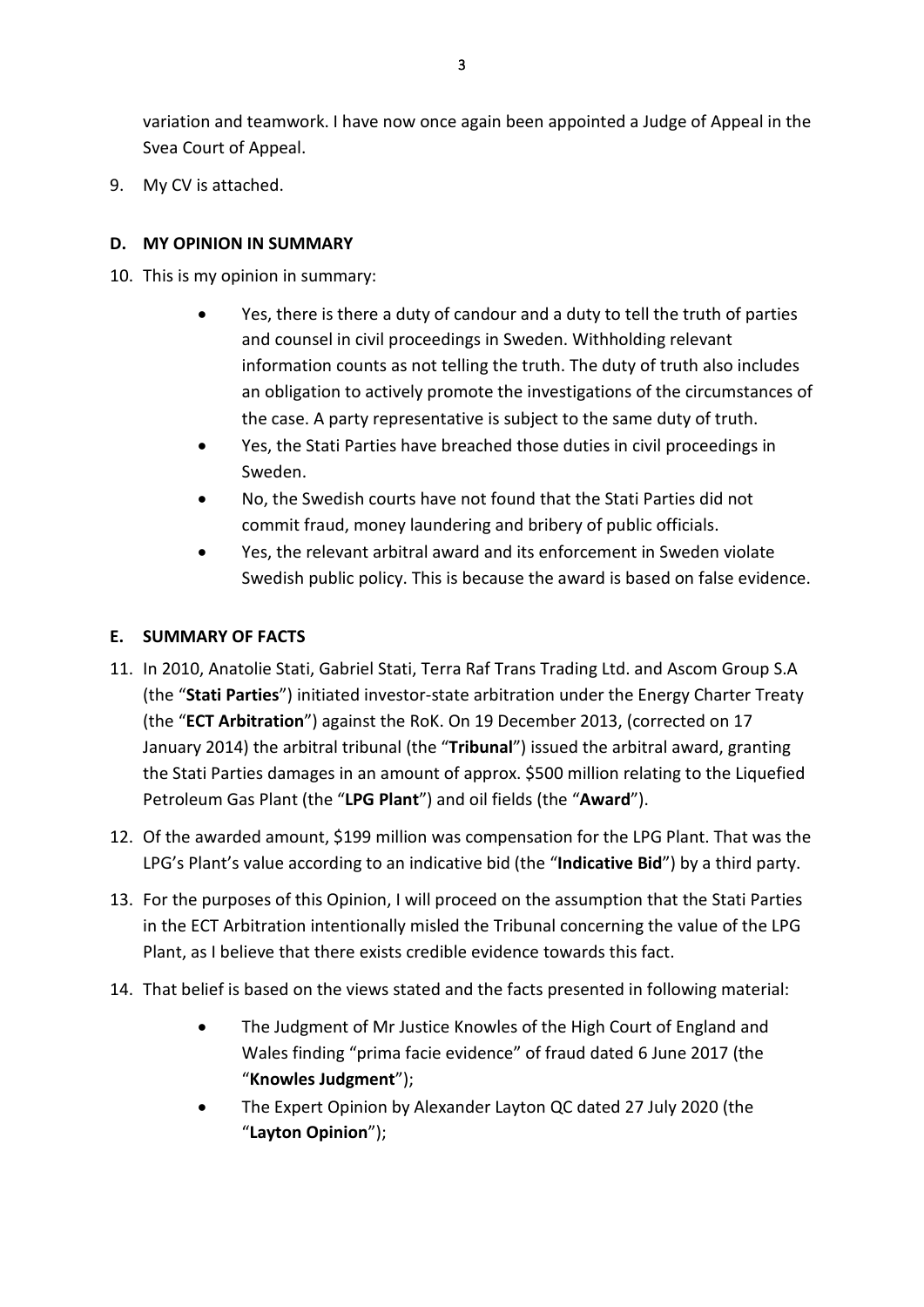- The Legal Opinion of Professor Christoph Schreuer dated 21 January 2020 (the "**Schreuer Opinion**");
- The Legal Opinion of Professor George Bermann dated 21 January 2020 (the "**Bermann Opinion**"); and
- The Expert Opinion of PricewaterhouseCoopers LLP dated 21 January 2020 (the "**PWC Opinion**").
- 15. I have found no reason to question this material. I will thus proceed on the assumption that the Indicative Bid on which the Tribunal relied for the valuation of the LPG Plant was obtained with, in Professor Bermann's words, "fraudulent financial reporting and fraudulently obtained audit reports" by the Stati Parties. $1$

# **1. The Swedish Annulment Proceedings (2015 to 2016)**

- 16. The RoK requested the Svea Court of Appeal (the "**Svea Court**") in Sweden to annul the Award, inter alia on the ground that the Award violates Swedish public policy (the "**Swedish Annulment Proceedings**").[2](#page-3-1)
- 17. The Svea Court decided to not annul the Award in its judgment of 9 December 2016 (the "**2016 Decision**").

# **2. The 2017 Extraordinary Petition to the Swedish Supreme Court**

- 18. The Svea Court excluded the possibility to appeal the 2016 Decision, which therefore became immediately final. On 3 February 2017, the RoK therefore petitioned the Swedish Supreme Court by way of an extraordinary measure, to set aside the 2016 Decision and send the case back to the Svea Court for further consideration.[3](#page-3-2) The Swedish Supreme Court was not asked to review the case on the merits.
- 19. On 24 October 2017, the Swedish Supreme Court rejected the RoK's petition, stating that the RoK had not shown any circumstances that constitute a grave procedural error.[4](#page-3-3)

# **3. Discovery of New Evidence after the Swedish Annulment Proceedings**

20. I understand that after the conclusion of the Swedish Annulment Proceedings, the RoK was able to discover more evidence of fraud. This discovery of new evidence came in

<sup>-</sup><sup>1</sup> The Bermann Opinion, para. 46.

<span id="page-3-1"></span><span id="page-3-0"></span><sup>&</sup>lt;sup>2</sup> For the purposes of this Opinion, I need not deal with the two forms of "annulment" of arbitral awards under Swedish law (declaring an arbitral award void or setting it aside).

<span id="page-3-2"></span><sup>&</sup>lt;sup>3</sup> The RoK's Motion to Vacate dated 3 February 2017, para. 4.

<span id="page-3-3"></span><sup>4</sup> The Swedish Supreme Court's Decision dated 24 October 2017, p. 2.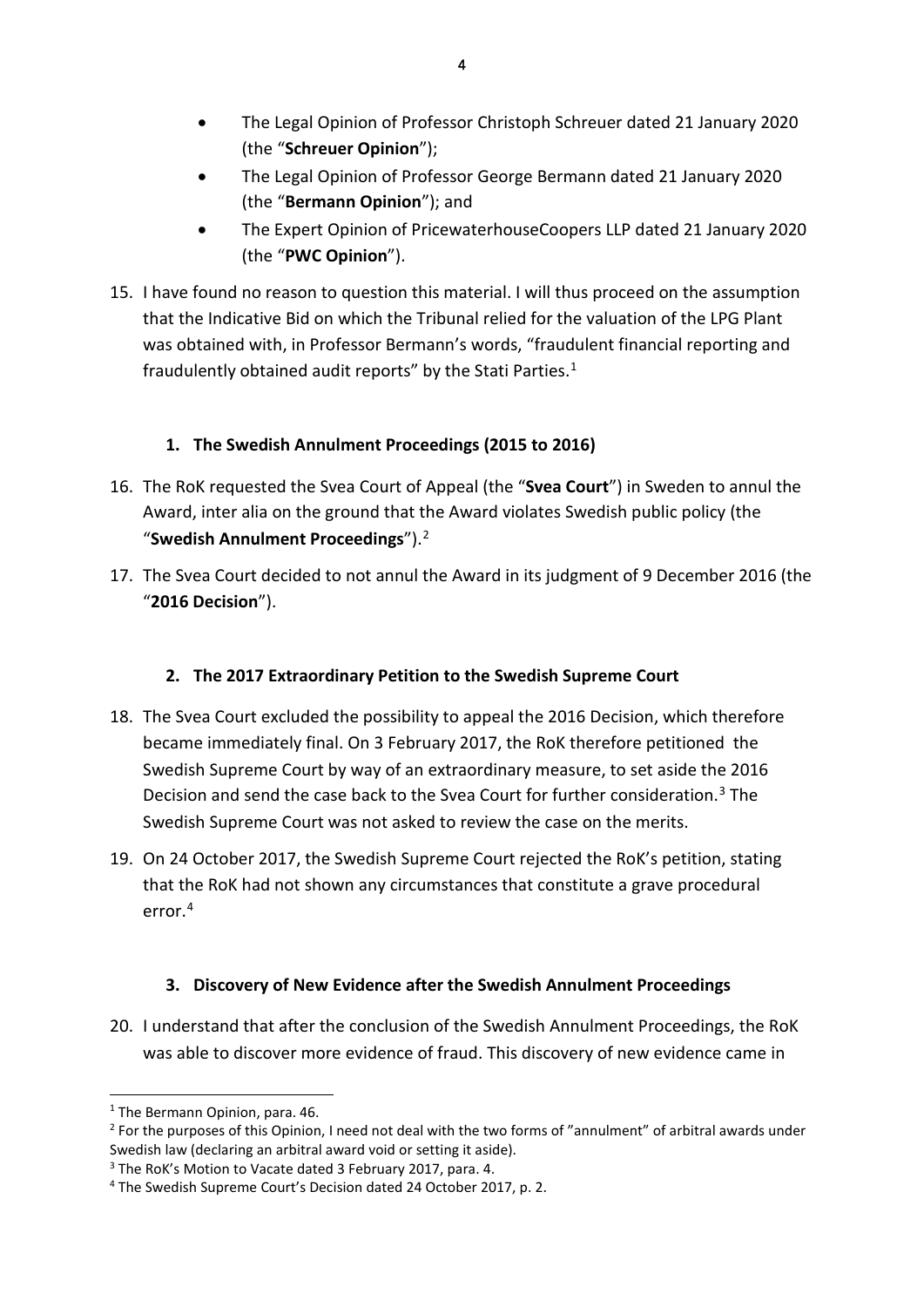stages starting from the summer of 2015 and is still going on. The new set of evidence comprises the following:

- a. The representation letters containing false representations signed by Anatolie Stati and then sent to his companies' auditors KPMG Audit LLC ("**KPMG**"), containing false representations obtained in June 2018. [5](#page-4-0)
- b. Testimony under oath of the Stati Parties' former Chief Financial Officer, Mr Artur Lungu in the United States on 3 April 2019 ("**Lungu Deposition**") where Mr. Lungu confirmed materially false representations made to KPMG. [6](#page-4-1)
- c. As a result of the Lungu Deposition, on 21 August 2019, KPMG informed the RoK that it had invalidated all of its audit reports issued for the Stati Parties' companies' financial statements for the full relevant period ("**Financial Statements**"). KPMG also informed the RoK that it requested the Stati Parties to *"take all steps necessary to prevent any further or future reliance"* on its audit reports.[7](#page-4-2)
- d. On 25 October 2019, the RoK obtained access to the correspondence between the Stati Parties and KPMG that took place in two separate time frames (the "**KPMG Correspondence**")[8:](#page-4-3)
	- *February – March 2016:* During the pendency of the Swedish Annulment Proceedings KPMG raises a number of audit related concerns, questioning the accuracy of the financial information in the Financial Statements. KPMG explicitly noted that the position submitted at that moment by the Stati Parties to the Svea Court was in contradiction to the representations made by the Stati Parties to KPMG. This correspondence was not known to the RoK or to the Svea Court during the Swedish Annulment Proceedings.
	- *August – October 2019*: KPMG informs the Stati Parties that it had invalidated their audits because of materially false information obtained from the Stati Parties. The Stati Parties tried to get KPMG to revoke its invalidation of the audits; KPMG did not do so.
- e. Bank account statements of dozens of the Stati Parties' companies from the Latvian Rietumu Bank (the "**Rietumu Bank Documents**") were obtained in the summer of 2019 and reveal secret diversions of funds and payment

<span id="page-4-0"></span><sup>5</sup> The PWC Opinion, paras. 6 and 39.

<span id="page-4-1"></span><sup>6</sup> The Declaration of Matthew H. Kirtland dated 9 May 2019.

<span id="page-4-2"></span><sup>7</sup> Letter from KPMG to Herbert Smith Freehills LLP dated 21 August 2019.

<span id="page-4-3"></span><sup>8</sup> The PWC Opinion, paras. 21-27.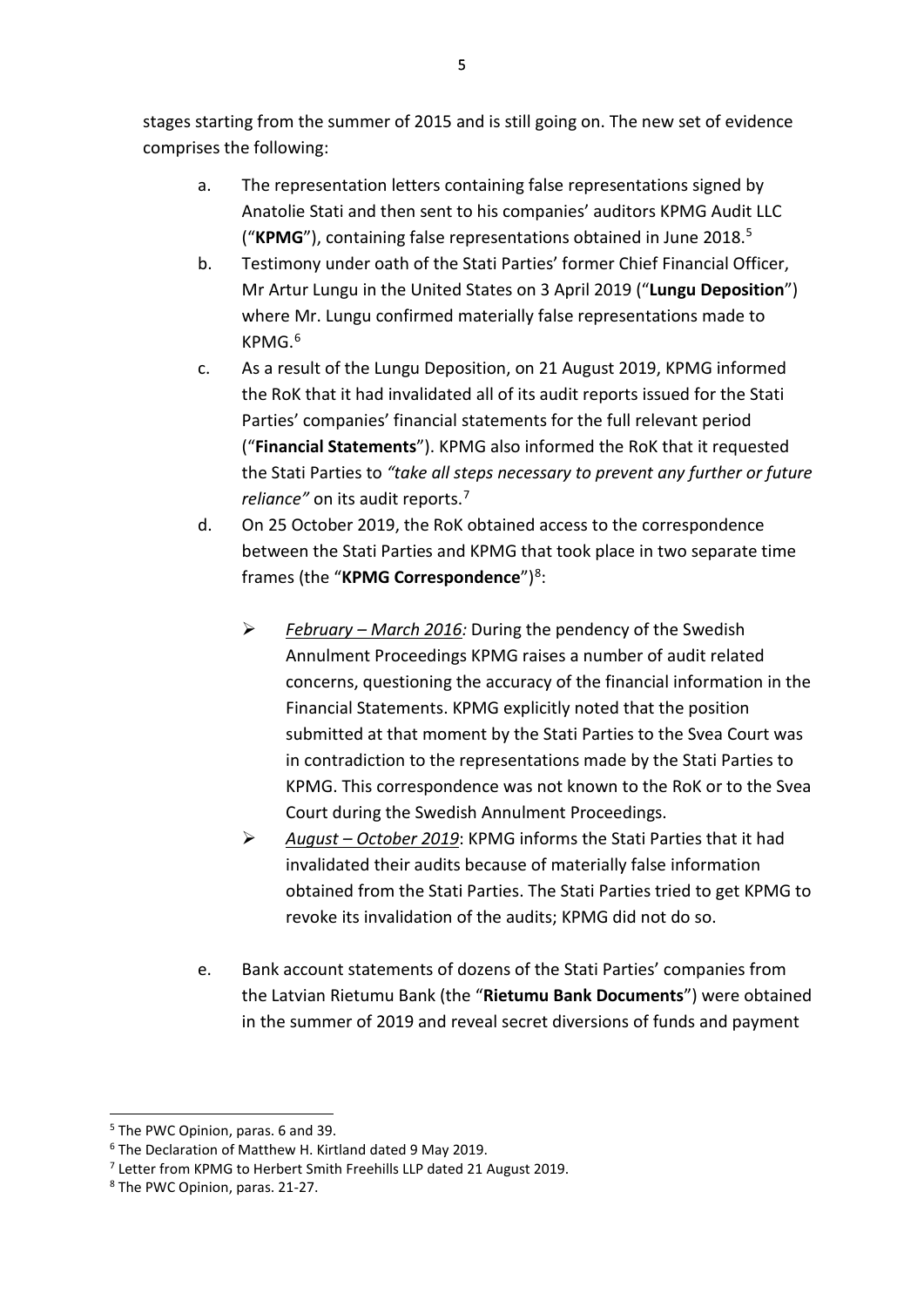of what seems to be bribes to politically exposed people in Kazakhstan, South Sudan, Congo, Moldova, Romania and Kurdistan.[9](#page-5-0)

21. None of this evidence had been before the Svea Court in the Swedish Annulment Proceedings nor was it known at the time to the RoK or disclosed by the Stati Parties.

# **4. Attempts to Introduce the New Evidence in Sweden**

22. As the new evidence emerged, the RoK attempted to bring this to the attention of the Swedish courts in three different attempts, each of which that I briefly summarize below.

# *i. The 2019 Invalidation Claim*

- 23. On 25 November 2019, on the basis of the Rietumu Bank Documents, the RoK once again requested the Svea Court to annul the Award ("**2019 Invalidation Claim**"). The request was focused on new discovered alleged facts of corruption and procedural deceit of the Tribunal by the Stati Parties and supported by documentary evidence.<sup>[10](#page-5-1)</sup>
- 24. On 9 March 2020, the Svea Court dismissed the RoK's request for reasons of res judicata; the Svea Court held that the same matter (the annulment of the Award) between the same parties had already been decided by the 2016 Decision.<sup>[11](#page-5-2)</sup>
- 25. There had been no exchange of written or oral statements on the substance of the invoked evidence. The Svea Court did not deal with the merits of the RoK's request. By requesting the Svea Court to dismiss the 2019 Invalidation Claim, the Stati Parties effectively opposed the assessment of the new evidence.

# *ii. The 2019 Public Policy Ground in the Swedish Attachment Proceedings*

- 26. On 25 November 2019, the RoK petitioned the Svea Court to admit the new evidence of the Stati Parties' fraud in then pending Swedish attachment proceedings, seeking to lift the attachment orders on the basis of public policy considerations.
- 27. On 3 February 2020, the Svea Court dismissed the petition on procedural grounds. There had been no exchange of written or oral statements on the merits of the invoked evidence. The Stati Parties opposed the admission of the new evidence.<sup>[12](#page-5-3)</sup>

# *iii. The 2020 Reopening Petition to the Swedish Supreme Court*

28. On 3 April 2020, on the basis of the evidence derived from the KPMG Correspondence and the Lungu Deposition, the RoK requested the Swedish Supreme Court to reopen the

<span id="page-5-0"></span><sup>&</sup>lt;sup>9</sup> The Declaration of Alexander Foerster dated 20 July 2020, para. 13.

<span id="page-5-1"></span><sup>&</sup>lt;sup>10</sup> Kazakhstan's second invalidation claim based on new evidence and new claims dated 25 November 2019. See also the Declaration of Alexander Foerster dated 20 July 2020, paras. 13-14.

<span id="page-5-2"></span> $11$  Decision of the Svea Court of Appeal dismissing Kazakhstan' second invalidation claim on the basis of res judicata dated 9 March 2020.

<span id="page-5-3"></span><sup>&</sup>lt;sup>12</sup> The Declaration of Alexander Foerster dated 20 July 2020, paras. 32-35.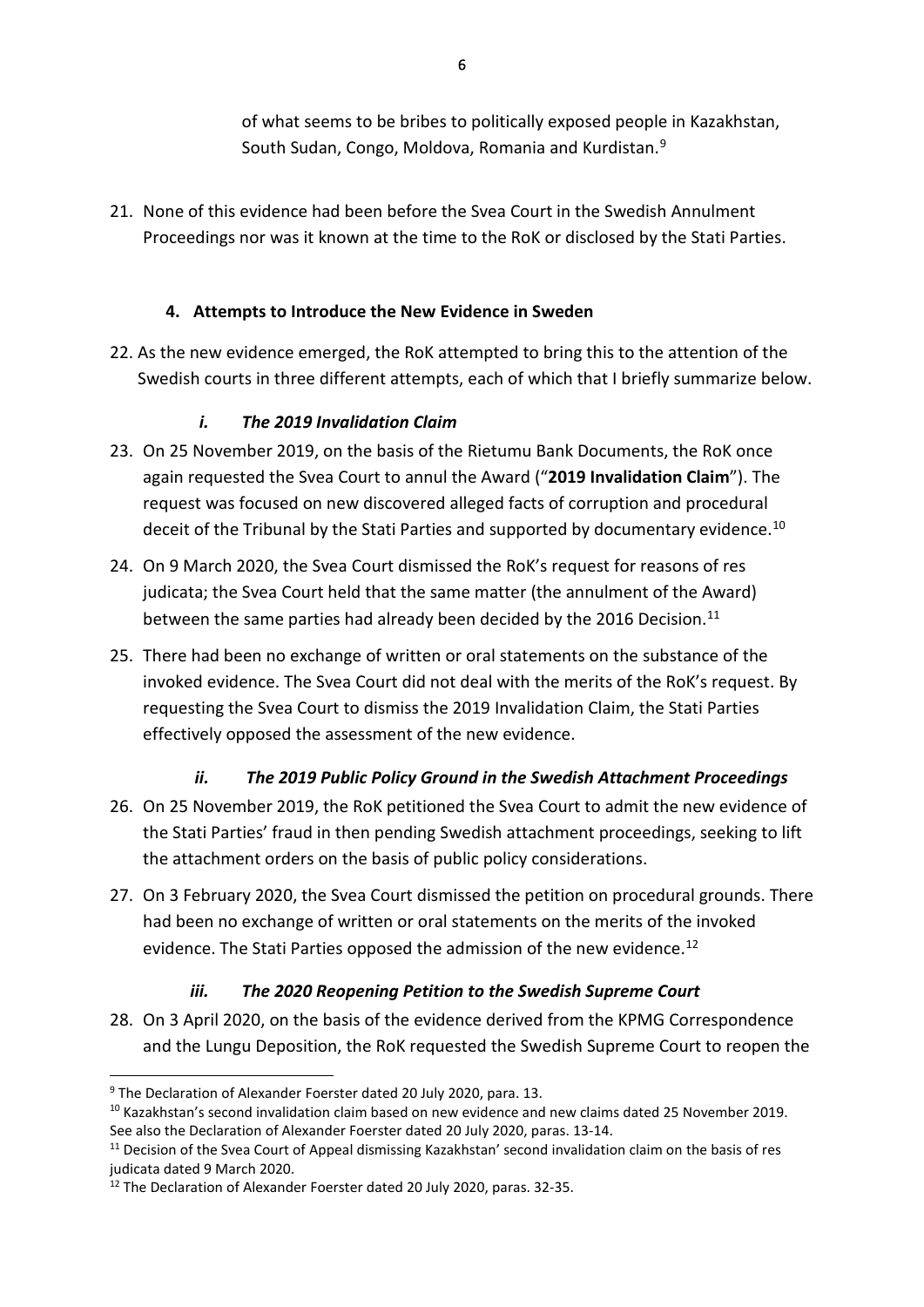Swedish Annulment Proceedings on the basis of the newly obtained evidence (the "**Reopening Petition**").[13](#page-6-0)

29. On 18 May 2020, the Swedish Supreme Court dismissed the RoK's Reopening Petition with a two-sentence decision.<sup>[14](#page-6-1)</sup> There had been no exchange of written submissions and no oral pleadings on the substance of RoK's fraud allegations in the Reopening Petition and the underlying evidence.<sup>[15](#page-6-2)</sup>

## **F. DUTY OF CANDOUR AND DUTY TO TELL THE TRUTH OF PARTIES AND COUNSEL IN CIVIL PROCEEDINGS**

- 30. Swedish law requires candour and truthfulness of parties and counsel in civil court proceedings. The Code of Judicial Procedure – which is the main body of rules for court proceedings – is designed to promote and result in materially correct judgments based on correct facts. Some aspects of that design are presented below together with other mechanisms geared to achieve the same end.
- 31. There is a general duty o*f a party* to civil proceedings to tell the truth. There is an express provision to that effect:

*"A party shall truthfully account for the circumstances on which he relies and comment on the circumstances invoked by the other party, as well answer questions put to him*."[16](#page-6-3)

32. A leading commentary – in fact *the* leading commentary – has this to say about what the provision requires of a party and its representatives:

> *"A party to civil proceedings […] is under a duty to tell the truth. He may thus not intentionally supply information regarding the circumstances in the case or against better knowledge deny those supplied by the other party. The duty of truth includes also an obligation of the party to promote actively, by giving information, the investigation of the circumstances of the case to the extent that is needed with respect to the other party's rights. A party must thus, when required by the court or the other party, truthfully and comprehensibly comment those circumstances even if detrimental to the party. A party representative would be subject to the same duty of truth."* [17](#page-6-4)

<span id="page-6-0"></span> $^{13}$  Kazakhstan's petition to re-open the Swedish set-aside proceedings on the basis of new evidence dated 3 April 2020.

<span id="page-6-1"></span><sup>&</sup>lt;sup>14</sup> Decision of the Swedish Supreme Court refusing to re-open the Swedish set-aside proceedings dated 18 May 2020.

<span id="page-6-2"></span><sup>&</sup>lt;sup>15</sup> The Declaration of Alexander Foerster dated 20 July 2020, para. 38.

<span id="page-6-3"></span><sup>&</sup>lt;sup>16</sup> Chapter 43, section 6(1) of the Code of Judicial Procedure.

<span id="page-6-4"></span><sup>&</sup>lt;sup>17</sup> Fitger el. al., Rättegångsbalken m.m. (JUNO, 27 maj 2020) at 43:6, where it is also said that the duty of truth is owed during the whole of the proceedings although the provision formally concerns only the main hearing.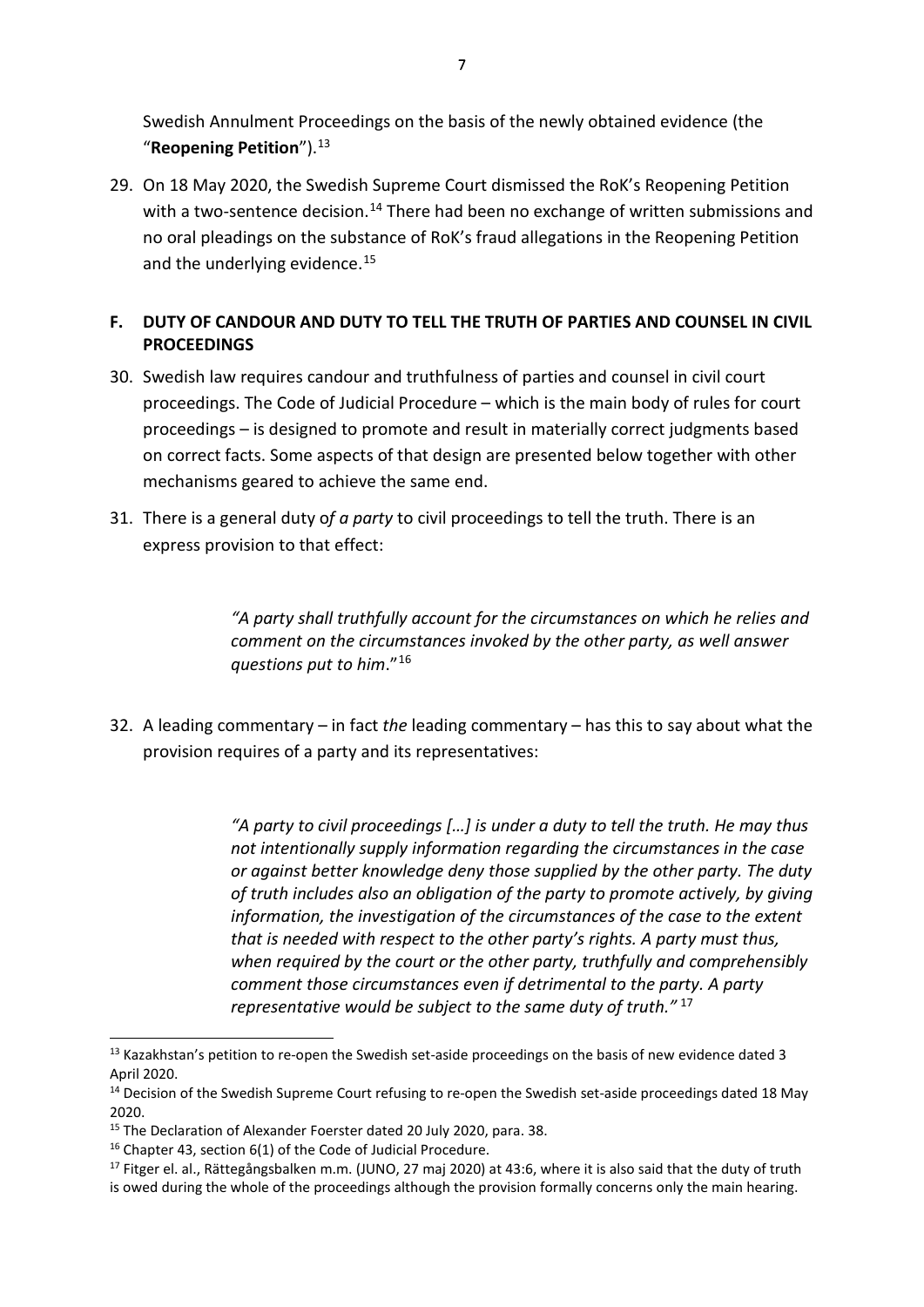- 33. A *witness under oath* must tell the truth. A breach of this duty is a criminal offense (perjury). Withholding relevant information counts as not telling the truth. For example, a witness who falsely denies having seen someone do something (such as hitting a person or taking an object) is guilty of perjury. Witnesses must, with a few narrow exceptions, swear an oath to tell "the whole truth, and not to conceal, add or change anything".[18](#page-7-0)
- 34. The duty of a witness under oath to tell the truth lives on even after testimony has been given. A witness who has testified in good faith, but later finds out that he was mistaken, must correct the mistakenly given information where there is a risk that another person otherwise would suffer considerable detriment without any lawful grounds, for example lose a civil case of some importance. Breaching this duty is a criminal offense called *failure to avert a judicial error* (Chapter 15, section 9 of the Criminal Code). The idea is to put pressure on witnesses to correct possibly detrimental information before it causes damage. A witness may avoid breaching the duty by informing the party concerned. A final decision in the case where the witness has testified does not necessarily mean that the witness is relieved of the duty; it may continue to exist if the case can be reopened.<sup>[19](#page-7-1)</sup>
- 35. *Members of the Swedish bar* may not– in court or elsewhere in their practice state anything they know is not true. Sanctions may be inflicted on them if they do; as an ultimate sanction they may be disbarred.

#### **G. DUTY NOT TO LITIGATE "AGAINST BETTER KNOWLEDGE" (ABUSE OF PROCESS)**

- 36. It is a criminal offense for a *party* as well as a *party representative* and *counsel* to initiate a civil action in court or cause one to be initiated, in literal translation, "against better knowledge".[20](#page-7-2) "Party" means both the claimant and the respondent. For example, a criminal sanction has been inflicted on a respondent debtor who denied the debt although he obviously knew he had incurred it.<sup>[21](#page-7-3)</sup> I have myself, as a judge, inflicted this sanction a few times.
- 37. This sanction may however only be inflicted in the relevant ongoing action. Once the case has come to an end, this sanction may not be inflicted.

#### **H. PROCEDURAL FRAUD AND CRIMINAL FRAUD**

<span id="page-7-0"></span><sup>&</sup>lt;sup>18</sup> I use the terms "witness" and "perjury" although there are some distinctions in Swedish law. See Chapter 15, sections 1-3 of the Criminal Code.

<span id="page-7-1"></span> $19$  Johansson et al., Brottsbalken m.m. (JUNO, 6 mai 2020) at 15:9 for the whole paragraph.

<span id="page-7-2"></span> $20$  Chapter 9, sections 1 and 4, of the Code of Judicial Procedure.

<span id="page-7-3"></span><sup>21</sup> NJA 1950 p. 526 and NJA 1967 p. 348.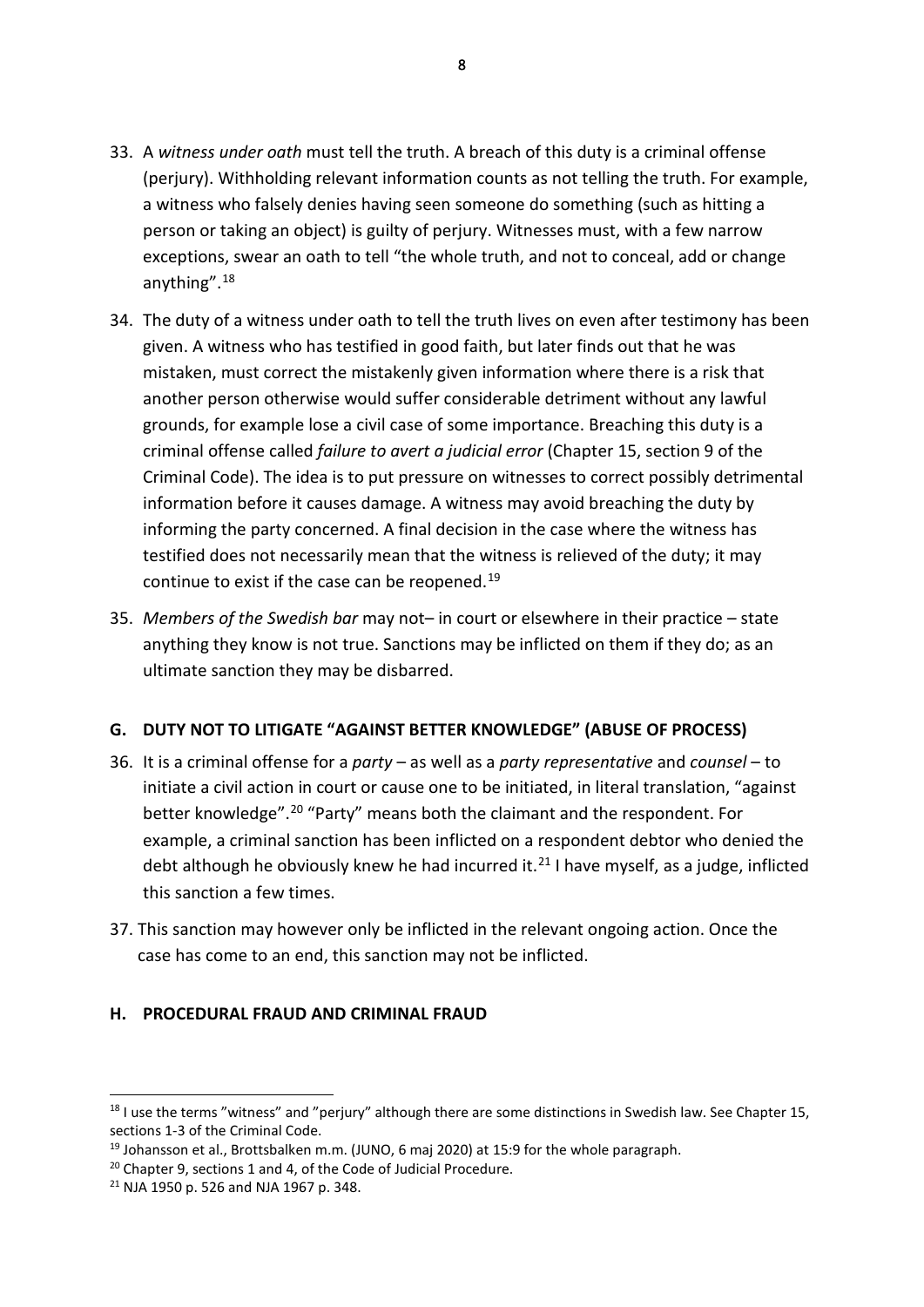### **1. Court proceedings**

- 38. "Procedural fraud" is not a concept used in Swedish law. There is no doubt, however, that a person can commit a criminal fraud (or attempted criminal fraud) by bringing and pursuing a case against another person. In other words, a case brought in court can satisfy the conditions for "regular" (attempted) criminal fraud. Nor is there any doubt that party representatives and counsel may be guilty of this crime as notably perpetrators or accomplices. Relevant case law seems to be virtually non-existent; from the past decades I have found only one case where a person was convicted of attempted tax fraud – which in essence is the same thing as attempted "regular" criminal fraud – by submitting incorrect information to the court.<sup>[22](#page-8-0)</sup>
- 39. As I have established above, I believe that there exists credible evidence that the Stati Parties in the ECT Arbitration intentionally misled the Tribunal concerning the value of the LPG Plant. The consequence must, in my opinion, be that they also intentionally submitted incorrect information or withheld relevant information on this issue during the Swedish Annulment Proceedings. Such action and omission could qualify as "regular" criminal fraud under Swedish law.

## **2. Arbitration Proceedings**

- 40. There can be no doubt that a person can commit a criminal fraud (or attempted criminal fraud) by initiating and pursuing an arbitration against another person. Nor can there be any doubt that party representatives and counsel may commit this crime as notably perpetrators or accomplices.
- 41. As I stated in the preceding paragraphs, I believe that there exists credible evidence that the Stati Parties in the ECT Arbitration intentionally misled the Tribunal concerning the value of the LPG Plant. This could qualify as "regular" criminal fraud under Swedish law.

# **I. BREACHES OF PROCEDURAL DUTIES BY THE STATI PARTIES**

- 42. On the basis that the Stati Parties intentionally misled the Tribunal in the ECT Arbitration concerning the value of the LPG Plant, they must also in my opinion, in the Swedish Annulment Proceedings have breached their duties to tell the truth and not to litigate "against better knowledge"; they knew that they had misled the Tribunal yet stated otherwise in the Swedish Annulment Proceedings.
- 43. A prominent breach of those duties relates to the 15 February 2016 KPMG letter received by the Stati Parties during the Swedish Annulment Proceedings, where KPMG notifies the Stati Parties of discrepancies in statements made by the Stati Parties to the Svea Court and KPMG, respectively, and calling into question the accuracy of the

 <sup>9</sup> 

<span id="page-8-0"></span>j <sup>22</sup> NJA 1994 p. 277.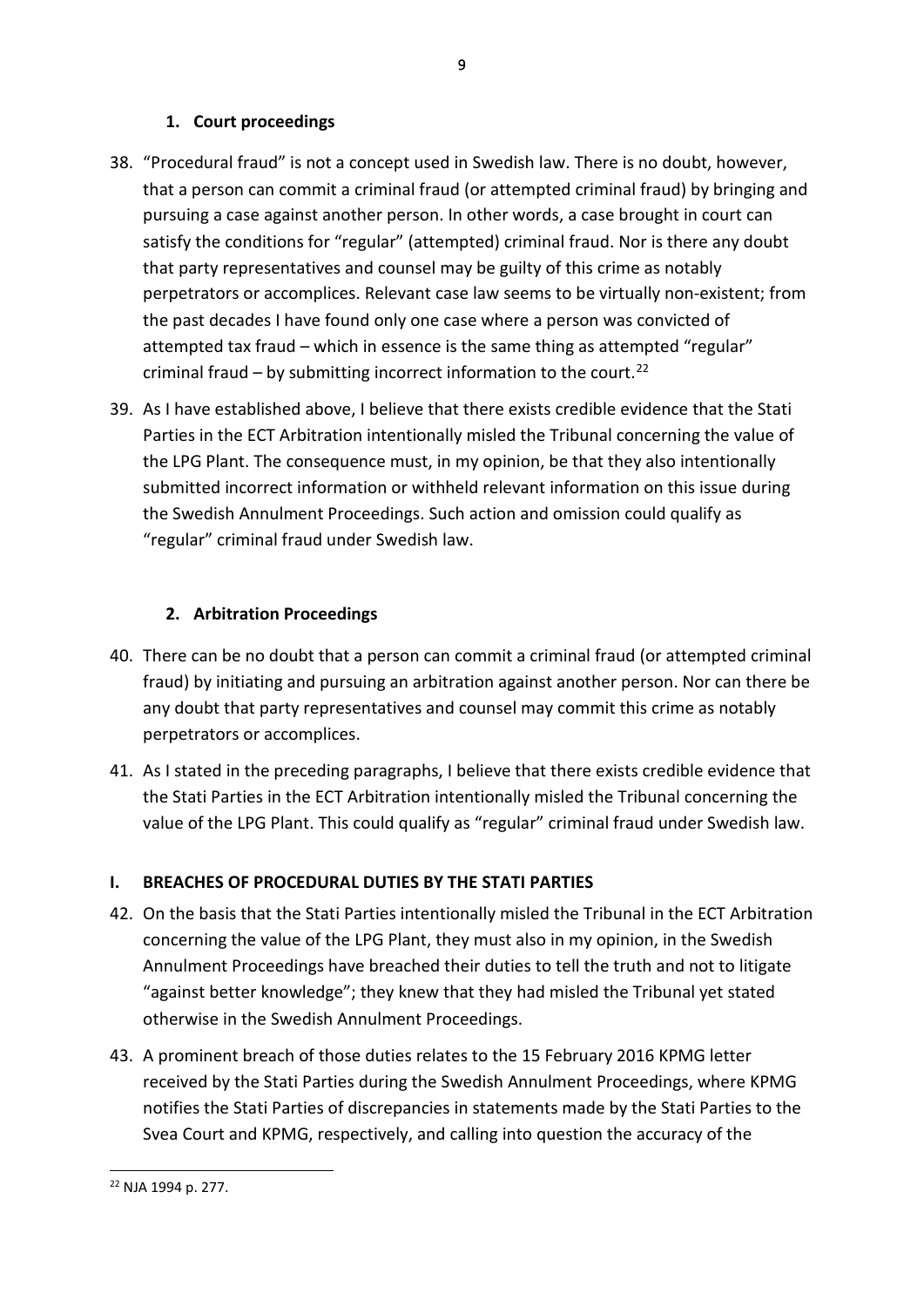financial information submitted by the Stati Parties. In spite of this, the Stati Parties represented in the Swedish Annulment Proceedings that the Financial Statements were fair and accurate because they had been confirmed by KPMG.

- 44. I have identified above that the duty to tell the truth also includes "an obligation of the party to promote actively, by giving information, the investigation of the circumstances of the case to the extent that is needed with respect to the other party's rights." In my opinion, the Stati Parties did not comply with that obligation by not informing the RoK of the 15 February 2016 KPMG letter, despite knowing its relevance and importance for the RoK's case. I am also of the opinion that by opposing the assessment of the KPMG Correspondence, including the 2019 letters, in the proceedings on the RoK's Reopening Petition and the 2019 Invalidation Claim, the Stati Parties may have breached their duty to tell the truth in the same fashion.
- 45. I add the observation that KPMG later after the 2016 Decision invalidated its audits, thereby confirming that the Financial Statements were incorrect and that KPMG's audit was based on incorrect information intentionally supplied by the Stati Parties to KPMG.

### **J. THE CASE OF FALSE EVIDENCE**

### **1. False Evidence in Court Proceedings**

- 46. As stated above, the Code of Judicial Procedure is designed to promote and result in materially correct judgments based on correct facts. Judgments based on false evidence are obviously wholly incompatible with that design.
- 47. False evidence or testimony is one of only four narrowly defined situations where an already decided civil case may be reopened. It is an extraordinary measure. Two conditions must be satisfied to reopen a civil case where allegedly false evidence has been invoked: (i) that the evidence was false, and (ii) that the evidence may be assumed to have affected the outcome.<sup>[23](#page-9-0)</sup> Some details of each condition are as follows.
- 48. The first condition is satisfied not only where, for example, a document is forged in a criminal sense but also where the maker of a document intentionally has given it a content that is incorrect, that is, does not accord with realities.<sup>[24](#page-9-1)</sup> The first condition must also, in my opinion, be satisfied if a party in evidence invokes a document that the party has not made but knows not to accord with realities. This is not only rather obvious to me, but also supported by a recent Supreme Court decision: The respondent had testified that he was a certain individual, knowing he was not, and had in so doing

<span id="page-9-0"></span><sup>-</sup> $23$  Chapter 58, section 1(1) 1. of the Code of Judicial Procedure.

<span id="page-9-1"></span><sup>&</sup>lt;sup>24</sup> Fitger el. al., Rättegångsbalken m.m. (JUNO, 27 maj 2020) at 58:1.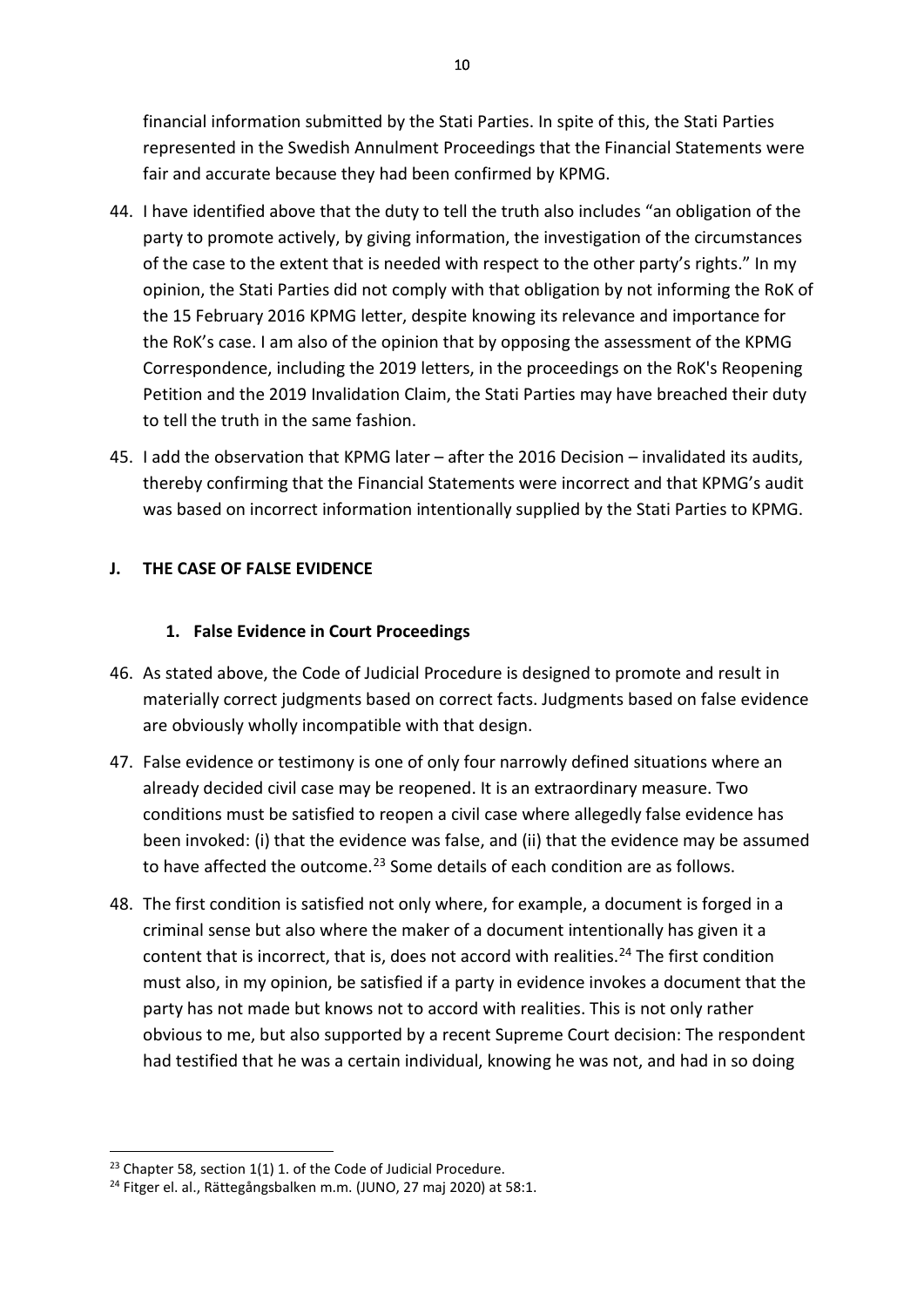incorrectly confirmed that he was the person on the identity card that he presented to the court. The Supreme Court reopened the case where he had testified.<sup>[25](#page-10-0)</sup>

- 49. The second condition expressly sets a specific standard of proof for the causal link between the false evidence and the outcome: "may be assumed". The phrase "may be assumed" is a term of art often used in legislation and case law. It is a quite low standard of proof, significantly lower than "more probable than not." In practice, this condition is intended and usually said to be satisfied already if the false evidence is mentioned in the court's reasoning in the judgment.<sup>[26](#page-10-1)</sup>
- 50. It may thus in practice be a rather straightforward task for the court to decide whether a case should be reopened on account of false evidence. If the allegedly false evidence is mentioned in the court's reasons for its judgment, the remaining question is only: Was the evidence false within the meaning of the above-mentioned rules, that is, did it not accord with realities? An affirmative answer will speak strongly in favour of reopening the case.
- 51. Even if both conditions are satisfied, it is in the discretion of the court whether to reopen the case.

## **2. False Evidence in Arbitration Proceedings**

### *i. Suggested Changes to the Law*

- 52. The issue of false evidence and false testimony in arbitration proceedings attracted attention in the legislative process leading up to the present Arbitration Act of 1999.
- 53. The committee charged with making the first draft of what was to become the Arbitration Act 1999 stated that the then existing Arbitration Act of 1929:

*"[d]oes not provide a specific ground enabling a party to challenge an arbitral award, in setting aside proceedings or otherwise, where the award is based on false evidence or has been procured by threatening the arbitrators or giving them undue remuneration. Nor are the provisions on reopening court cases available. This seems a deficiency even if the matter does not have any greater practical importance. In fact, the ideas about a fair and just decision on which the rules on reopening court cases are based, apply to some extent to disputes decided by arbitrators as well."*[27](#page-10-2)

<span id="page-10-0"></span><sup>25</sup> NJA 2016 p. 18.

<span id="page-10-1"></span><sup>26</sup> Fitger el. al., Rättegångsbalken m.m. (JUNO, 27 maj 2020) at 58:1. NJA 2016 p. 18.

<span id="page-10-2"></span><sup>27</sup> SOU 1994:81 p. 182.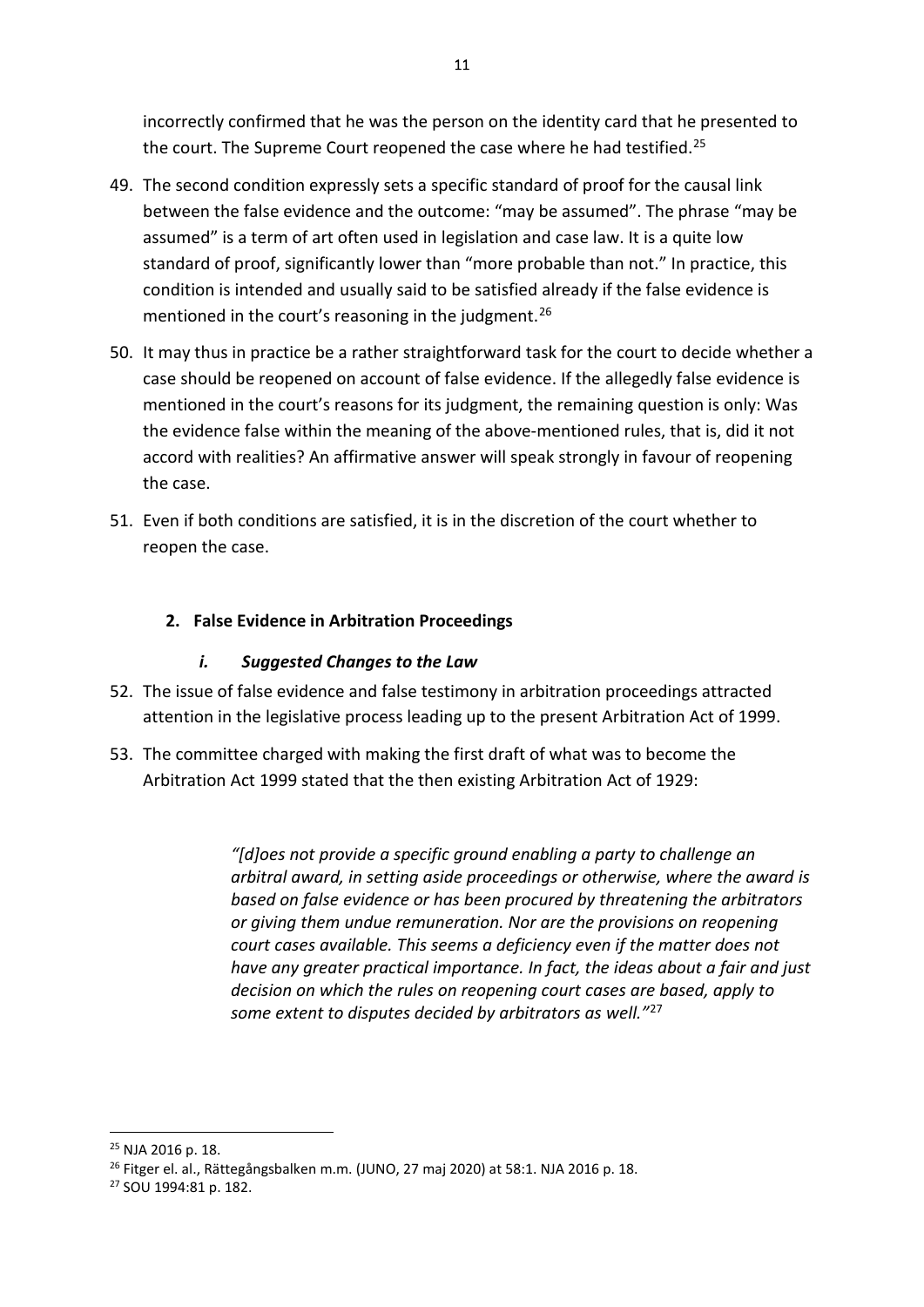54. The committee suggested to remedy the deficiency by including in the forthcoming act the following provision:

> *"An arbitral award shall also be set aside at the request of a party if a document that has been invoked in evidence was false or intentionally has been given an incorrect content […] and the document may be assumed to have affected the outcome"*[28](#page-11-0)

- 55. The meaning of "false evidence" in this provision, said the committee, should be the same as in the provision concerning reopening of court cases on account of false evidence.<sup>[29](#page-11-1)</sup> The committee also deliberately set the same low standard of proof - "may be assumed" – in the suggested provision as in the just mentioned provisions on reopening court cases on account of false evidence. [30](#page-11-2) I will come back to this below, when discussing the 2016 Decision of Svea Court in the Swedish Annulment Proceedings.
- 56. Thus, in short, the committee in substance suggested to subject arbitral awards based on false evidence to the same test as judgments based on false evidence.
- 57. The suggested new provision was in addition to the other possibilities to annul an arbitral award (now sections 33 and 34 in the Arbitration Act of 1999).
- 58. In the end, however, the suggested new provision did not make it into the Arbitration Act of 1999, although a majority of the bodies that responded to the committee's draft act were in favour of it or at least not opposed. $31$  The decisive reason was that the provision did not, it was considered, "answer to a practical need". But it was expressly recognized that such a provision would be motivated if needed in practice.
- 59. The present Arbitration Act was amended in 2019. The legislative process leading up to the amendments included a suggested mechanism as a "safety valve" for dealing with "blatant" violations of public policy that could not be remedied under the provisions for annulling arbitral awards.<sup>[32](#page-11-4)</sup> However, this mechanism was not introduced into the Act. The Svea Court – in its capacity as one of the bodies responding to the suggested amendments – advised against the mechanism. In so doing it pointed to an alternative method, a "safety valve" available under the existing law for dealing with arbitral awards involving blatant violations of public policy but not capable of being annulled. This is addressed in the next section.

<span id="page-11-0"></span><sup>28</sup> Section 35.

<span id="page-11-1"></span><sup>29</sup> SOU 1994:81 p. 183.

<span id="page-11-2"></span><sup>&</sup>lt;sup>30</sup> The committee pointed out that that standard of proof was "somewhat lower" than the standard of proof for setting aside an arbitral award for a procedural irregularity "probably" having affected the outcome.  $31$  Prop. 1998/99 p. 149 (pdf version).

<span id="page-11-3"></span>

<span id="page-11-4"></span><sup>32</sup> SOU 2015:37 p. 123 et seq.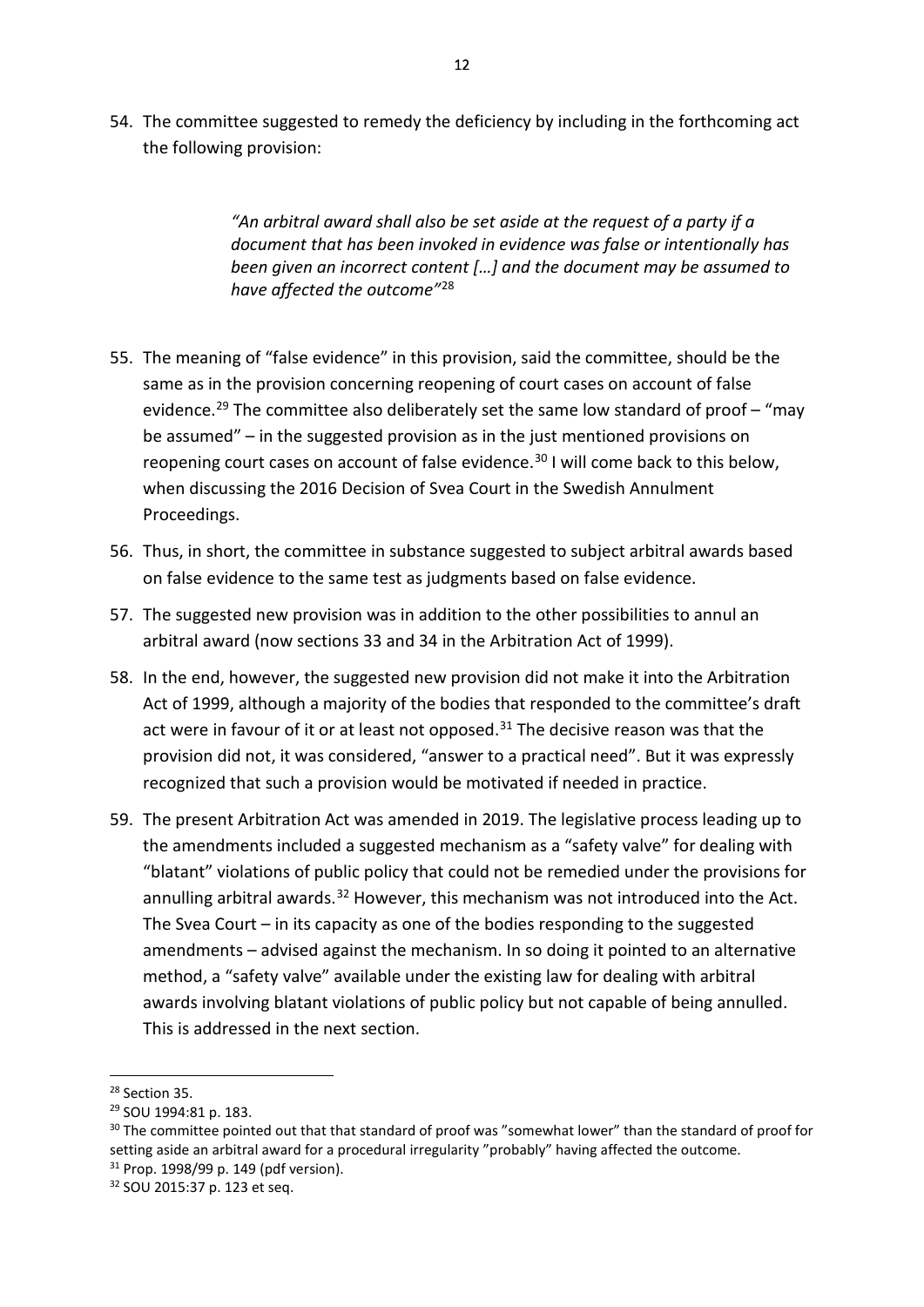### *ii. A "Safety Valve" under the Existing Law*

- 60. A Swedish arbitral award ordering performance can immediately be executed by the Swedish execution authority (just like a performative court judgment). Its execution needs no prior approval by the court. In practice, there are only two things the judgment debtor can do to prevent execution: (i) prove that the ordered performance has been done (usually that the debt has been paid) or (ii) invoke – in the words of the relevant provision – "some other circumstance concerning the parties' relation that cannot be dismissed".<sup>[33](#page-12-0)</sup> Only very exceptional circumstances fall into the latter category, and the court – to which the execution authority's decision to execute or not execute can be appealed – rarely refuse execution on that ground.
- 61. The Svea Court, responding to the suggested 2019 amendments to the Arbitration Act, pointed to the possibility of refusing execution of Swedish arbitral awards blatantly violating public policy on the just mentioned ground. The Svea Court explained:

*"Where it concerns an 'arbitral award' ordering performance, it can be determined incidentally in the execution procedure whether it is an arbitral award within the meaning of the Arbitration Act. If the execution debtor opposes execution on the ground that the document in question is not an arbitral award because, for example, the arbitrators were bribed or under a death threat, it should be possible to refuse execution under Chapter 3, section 21(2) of the Code of Execution ('some other circumstance that concerns the parties' relation'). […] In cases of this kind, the 'arbitral award' would not formally be declared null and void, but in practice. [A] forged 'arbitral award' could, in the Court's opinion, be handled in the same way*."[34](#page-12-1)

62. The Svea Court went on to say that its proposal in practice means that also Swedish 'arbitral awards' would be subjected to the same public policy review as New York Convention awards sought to be enforced and recognized in Sweden.[35](#page-12-2) The case of false evidence was not mentioned by the Svea Court but should in my opinion be put on par with the mentioned cases of bribery and death threat. The three cases were also – see above – put on par by the legislative committee suggesting that arbitral awards based on false evidence should be subjected to the same test as judgments based on false evidence[.36](#page-12-3)

<span id="page-12-0"></span><sup>&</sup>lt;sup>33</sup> Chapter 3, section 21 of the Code of Execution.

<span id="page-12-1"></span><sup>34</sup> Response dated 5 November 2015, file no 2015/667 (*Yttrande 2015-11-05, Diarienr 2015/667*) p. 4.

<span id="page-12-2"></span><sup>&</sup>lt;sup>35</sup> I was in charge of most of the drafting of the response. At that time I was not aware of the set aside case that resulted in the Svea Court's judgment of 9 December 2016. I was engaged by counsel for Kazakhstan a few days later.

<span id="page-12-3"></span> $36$  "[...] where the award is based on false evidence or has been procured by threatening the arbitrators or giving them undue remuneration."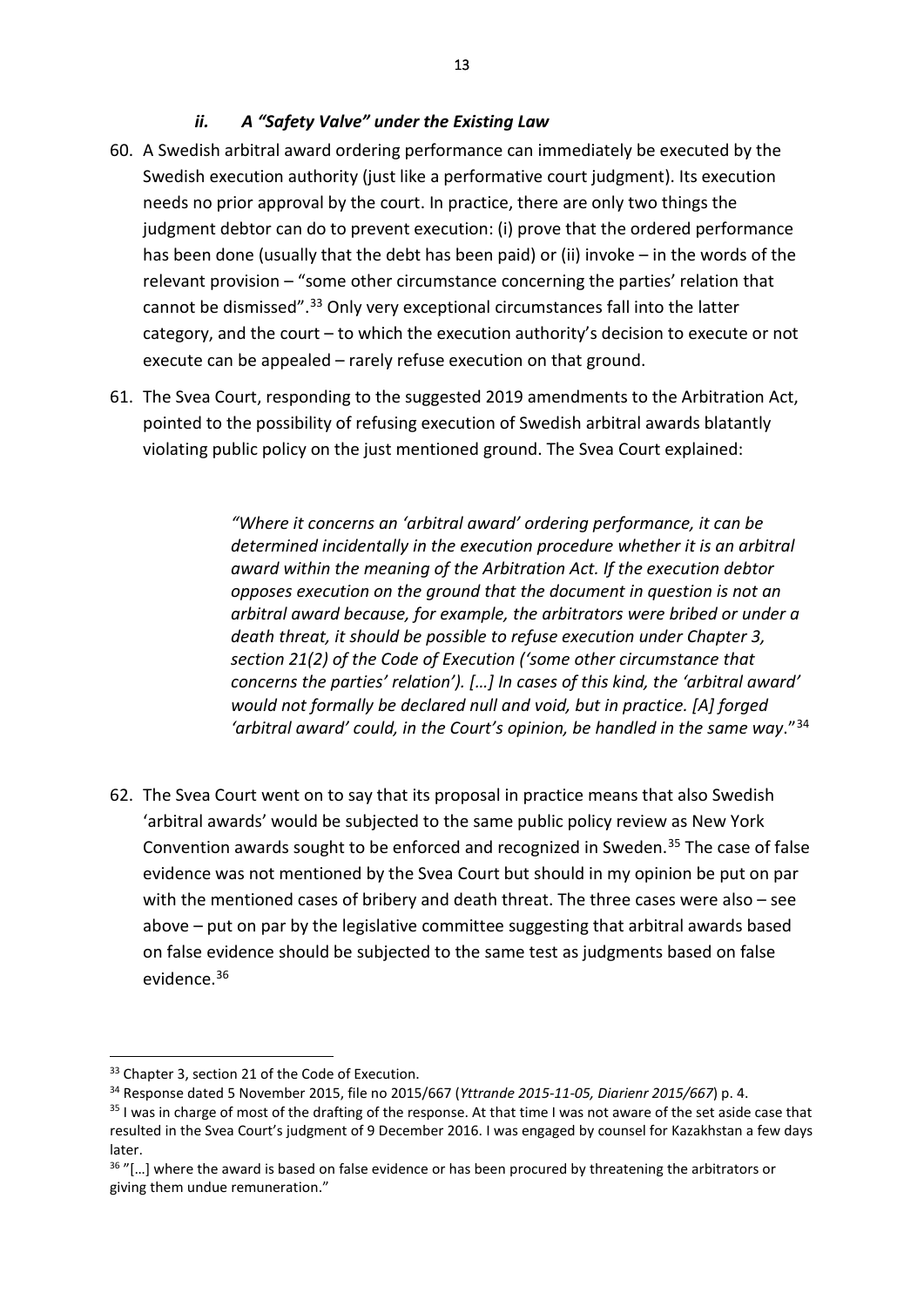63. In my opinion, also an arbitral award based on false evidence – on the condition that it qualifies for passing the test for reopening court cases on account of false evidence – could and should be refused enforcement under the mentioned provision in the Code of Execution.

### **K. Analysis of the Swedish Court Decisions**

### **1. The 2016 Decision**

- 64. When trying the RoK's allegation that the Stati Parties had invoked false evidence in the ECT Arbitration, the Svea Court did not apply the test for reopening court cases on account of false evidence. The Svea Court applied a different and much stricter test.
- 65. In the first place the Svea Court's reasoning is based on the premise that evidence can be false "*per se*". In the second place the Svea Court draws a distinction between direct and indirect influence of false evidence on the outcome of the arbitration. None of this has – as far as I am aware and have been able to determine – any support in Swedish law. I will now deal with this in more detail.
- 66. As just stated, I am not aware of any support for the view that evidence can be false or not false "*per se*" under Swedish law. That makes it difficult for me to comment the Svea Court's finding – that "the indicative bid was not *per se* to be regarded as false evidence" even if based on possibly incorrect figures because it was produced before the arbitration. The finding does not relate to anything. Nevertheless, I find it impossible to accept that the time of the production of the allegedly false evidence (before or during the arbitration) would be relevant for the issue of the falsity of the evidence.
- 67. If the Award had been a Swedish court judgment and the question was whether the case should be reopened on account of false evidence, it would – as I have explained above – be irrelevant whether the allegedly false evidence was or was not produced before the case began. The relevant thing under the rules allowing cases to be reopened on account of false evidence would be whether the party who had invoked the allegedly false evidence knew that it was the result of information not according with realities. An affirmative answer to that question would in my opinion mean that the evidence was false within the meaning of those rules.
- 68. Thus, under those rules the Indicative Bid (or more precisely the document containing the Indicative Bid) would no doubt be false evidence because the Stati Parties (or their representatives) knew that the bid was based on incorrect figures.
- 69. I then turn to the Svea Court's distinction between direct and indirect influence of false evidence on the outcome. As already stated, I am not aware of, nor have I been able to find any support in Swedish law for such a distinction in relation to false evidence. No such distinction is drawn under the rules allowing cases to be reopened on account of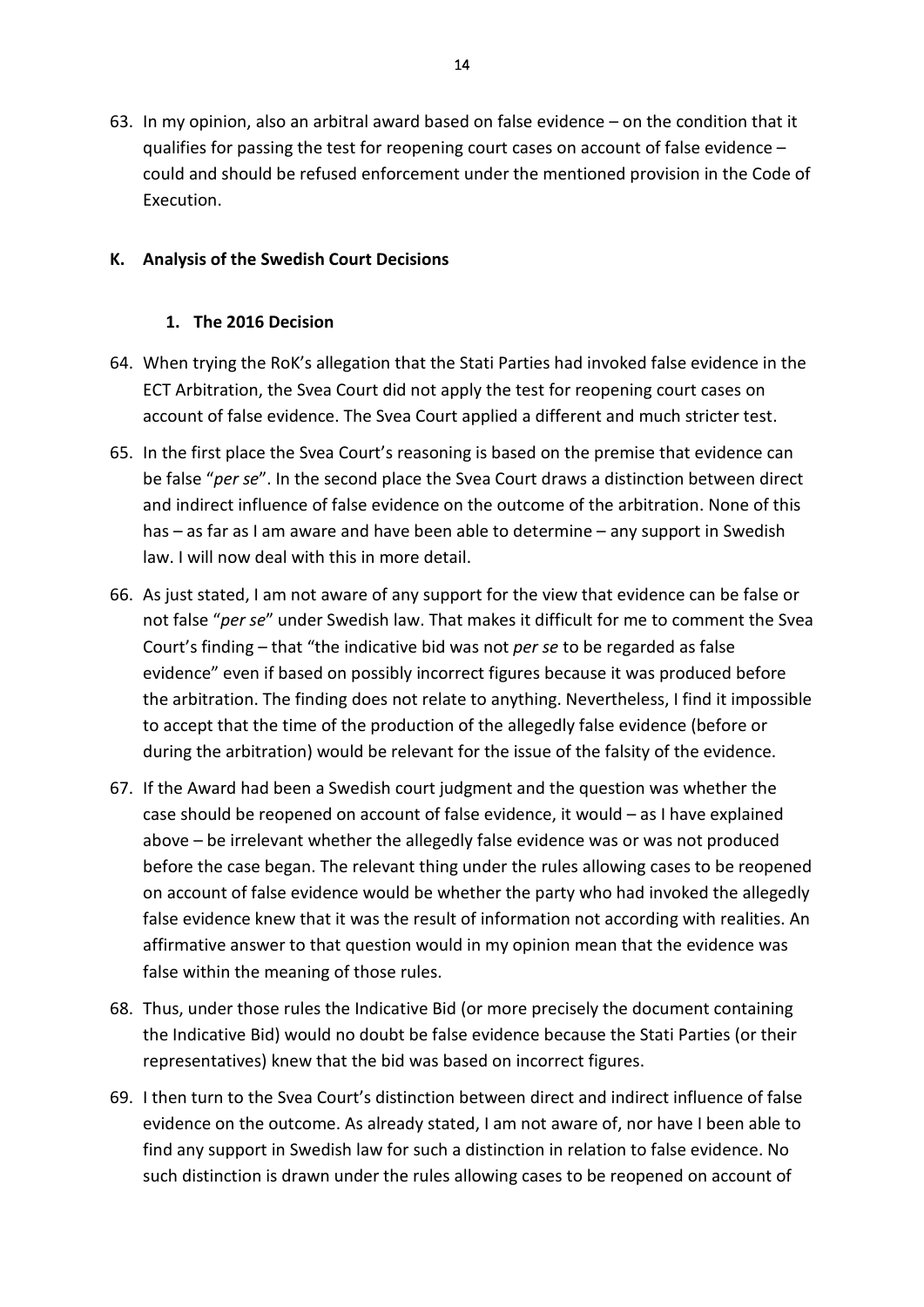false evidence. As I have explained above, those rules speak only of the effect of the false evidence on the outcome, the requirement being only that that effect "may be assumed", a low standard of proof, for the case to be reopened.

- 70. In my opinion the Svea Court could and should have tried this part of the case according to the rules allowing court cases to be reopened on account of false evidence. There would have been good support for doing so, not least the suggested provision for such situations that did not make it into the Arbitration Act of 1999 mainly because it was considered not to be needed. The Svea Court could then have relied on an established body of law for determining whether the indicative bid was false in the relevant sense and, if so, whether it might be assumed to have affected the outcome in the arbitration.
- 71. In fact, I can find no reason for not subjecting arbitral awards to the same test as court judgments when it comes to alleged false evidence. This is because the same head of public policy is involved: judicial determinations – whether court judgments or arbitral awards – should not be products of false evidence.
- 72. Why did the Svea Court not do so? I can think of only three real reasons. The first is a passage in Professor Heuman's commentary referred to by the Svea Court in the 2016 Decision, that an arbitral award might be contrary to public policy "in the extremely rare case where it is completely clear a party has forged a document that was decisive for the outcome". The passage has probably inspired not only the Svea Court's distinction between direct and indirect influence of false evidence on the outcome, but also the standard of proof required by the Court. The second reason is simply the firmly entrenched hesitation against setting aside arbitral awards. The third reason is that the Stati Parties breached their procedural duties to tell the truth and not litigate "against better knowledge", in so doing withholding evidence of them misleading the Tribunal, with the consequence that the basis for the Svea Court's decision was incorrect and incomplete.

### **2. The Supreme Court's decision of 24 October 2017**

- 73. The extraordinary petition to the Swedish Supreme Court was based on pure procedural grounds, namely on the question whether the Svea Court of Appeal committed a grave procedural error when issuing the 2016 Decision.
- 74. The Swedish Supreme Court's decision was that *"[t]he Republic of Kazakhstan has not shown any circumstance constituting a miscarriage of justice."[37](#page-14-0)*
- 75. This decision does not and cannot disprove the existence of the Stati Parties' fraud.

<span id="page-14-0"></span><sup>37</sup> Decision of the Swedish Supreme Court to refuse Kazakhstan's application for grave procedural error dated 24 October 2017, p. 2.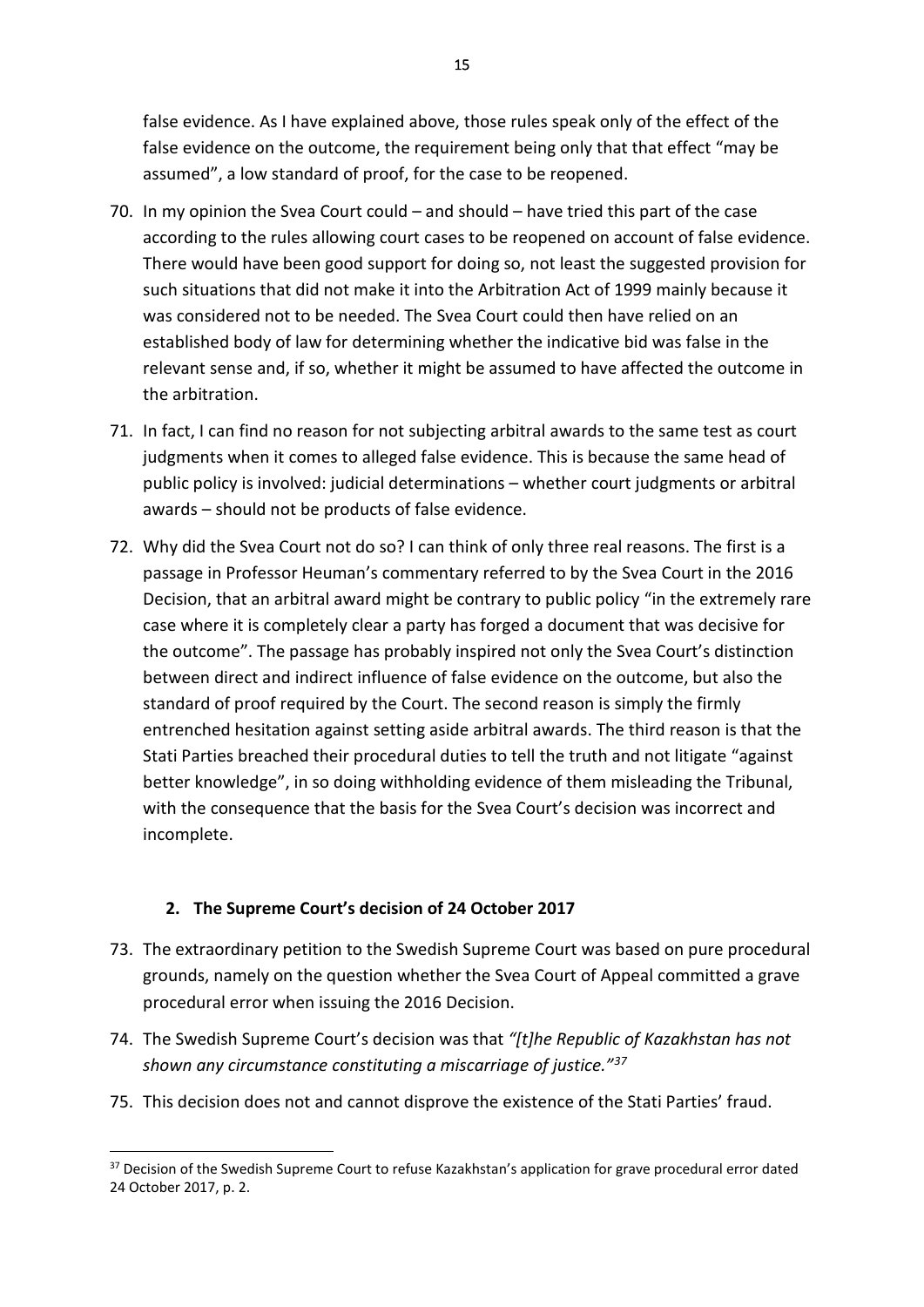## **3. The Svea Court's dismissal on 3 February 2020 of the RoK's Evidence of Fraud in the Swedish Attachment Proceedings**

- 76. On 3 February 2020, in the frames of the attachment proceedings before the Svea Court, the court did not allow the RoK to invoke the new evidence. The Svea Court had, therefore, not assessed the merits of the RoK's evidence.
- 77. In passing, it may be added that, on 17 June 2020, the Svea Court rendered its final decision in the RoK's (and its Central Bank's) favour by lifting the attachment on the assets on the basis of sovereign immunity.

### **4. The Svea Court's dismissal on 9 March 2020 of the 2019 Invalidation Claim**

- 78. The Svea Court dismissed the 2019 Invalidation Claim of the RoK on 9 March 2020 on the basis that matter was *res judicata*. In the beginning of the judgment, the Svea Court of Appeal had posed a question whether *"the application for summons must be dismissed because of procedural impediment (res judicata)"*. [38](#page-15-0) In its analysis, the Svea Court indeed found *"that procedural impediment is at hand."[39](#page-15-1)*
- 79. Therefore, it is obvious that this dismissal is of pure procedural character and the merits of the RoK's application had not been assessed. For this reason, it can be concluded that, this judgment of the Svea Court of Appeal does not and cannot disprove the existence of the Stati Parties' illicit conduct.

### **5. The Supreme Court's decision of 18 May 2020 on RoK's Reopening Petition**

- 80. The Swedish Supreme Court refused the RoK's Reopening Petition on 18 May 2020 with a two-line decision stating that *"[t]he Republic of Kazakhstan has not shown any circumstance that could give rise to the reopening of the case"*. [40](#page-15-2) No reasons for the decision not to reopen the Swedish Annulment Proceedings were given. This is no surprise to me. It accords with the usual routine, and the Court is not required to give reasons for such decisions.
- 81. In my opinion, the decision of the Swedish Supreme Court of 18 May 2020 on the RoK's Reopening Petition does not and cannot disprove the existence of the Stati Parties' illicit conduct.

<span id="page-15-0"></span><sup>&</sup>lt;sup>38</sup> Decision of the Svea Court of Appeal dismissing Kazakhstan' second invalidation claim on the basis of res judicata dated 9 March 2020, p. 2.

<span id="page-15-1"></span><sup>&</sup>lt;sup>39</sup> Decision of the Svea Court of Appeal dismissing Kazakhstan' second invalidation claim on the basis of res judicata dated 9 March 2020, p. 4.

<span id="page-15-2"></span><sup>&</sup>lt;sup>40</sup> Decision of the Swedish Supreme Court refusing to re-open the Swedish set-aside proceedings dated 18 May 2020, p. 2.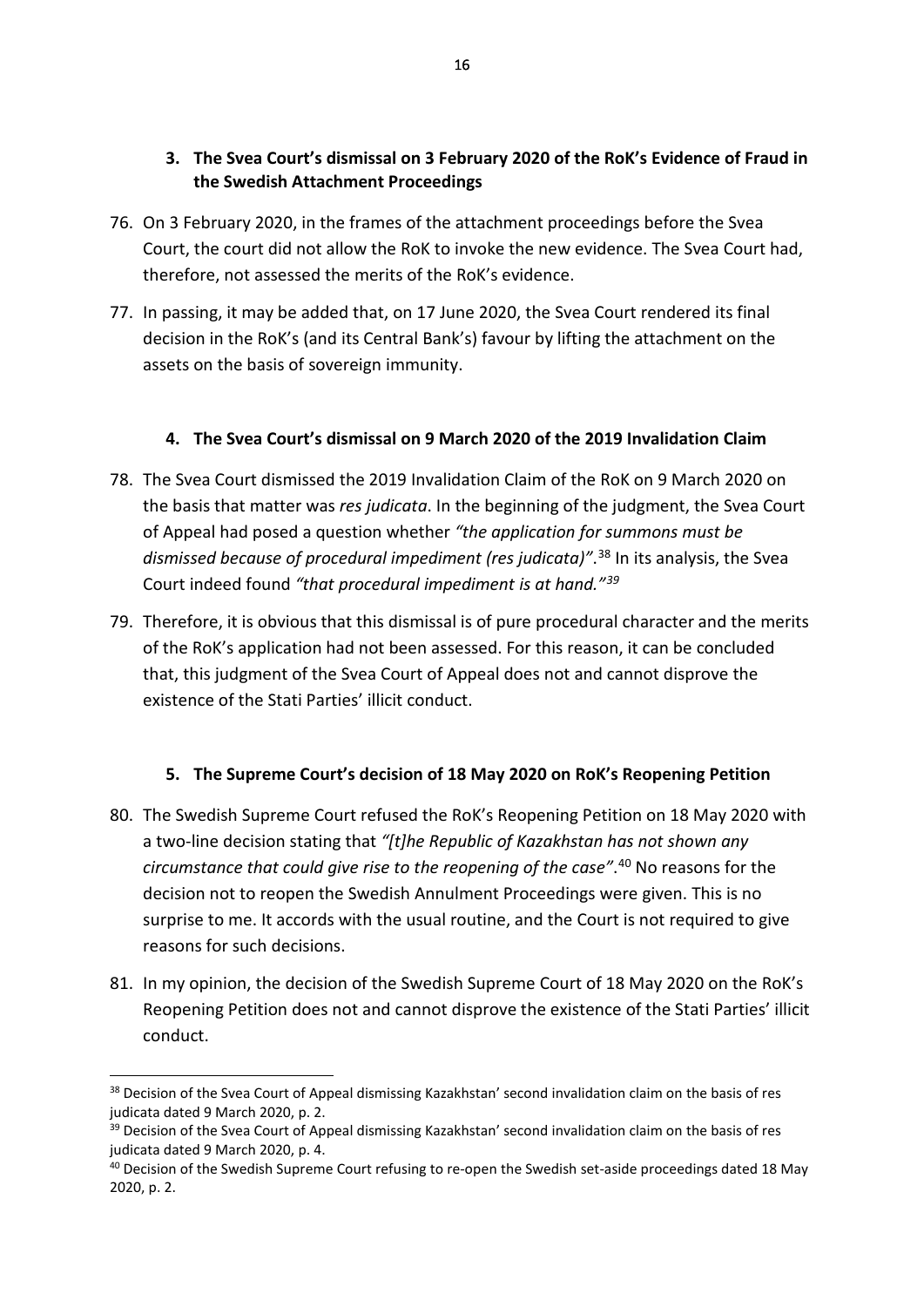#### **L. CONCLUSIONS**

- 82. My overall conclusion is that there is credible evidence that the Stati Parties procured the Award by actions and omissions that under Swedish law amount to criminal fraud. That conclusion is based on the views stated and the facts presented in the material that had been provided to me. This material satisfies me that the Tribunal relied on the Indicative Bid that the Stati Parties had obtained with the help of, in Professor Bermann's words, *"fraudulent financial reporting and fraudulently obtained audit reports."[41](#page-16-0)*
- 83. In my opinion, this would fulfil the requirements for criminal fraud under Swedish law, essentially deceit by the Stati Parties from which they have gained at the expense of the RoK.
- 84. Based on the same material, I also conclude that the Stati Parties in the Swedish Annulment Proceedings violated the duty to tell the truth and the duty not to litigate "against better knowledge". I draw that conclusion because the Stati Parties knew that the Indicative Bid in effect was a fraud, yet they chose to allege in the Swedish Annulment Proceedings that they had not presented false evidence or supplied misleading evidence or withheld relevant information during the ECT Arbitration.
- 85. As I explained above, this is also because the Stati Parties misled the Svea Court that "KPMG had full access to all accounting records"[42](#page-16-1) and that the Stati Parties "did not mislead KPMG [....]".<sup>[43](#page-16-2)</sup> The Stati Parties had clearly known that this was not the case, as in its letter of 15 February 2016 to the Stati Parties KPMG raised its concerns on the facts that it had not been provided with full and truthful account.
- 86. Moreover, by not disclosing the 15 February 2016 KPMG letter to the Swedish courts or to RoK, the Stati Parties breached its obligation to actively promote the investigation of the circumstances of the case by the court, as an integral part of the duty to tell the truth.
- 87. The result was that, notably, the Svea Court did not have a correct and truthful basis for its 2016 Decision.
- 88. The Award therefore, in my opinion, violates Swedish public policy, and so would its enforcement in Sweden. I have formed this opinion in spite of the Award not having been set aside in the first Swedish Annulment Proceedings, and in spite of the Supreme Court's dismissal of the RoK's Reopening Petition.
- 89. In the end, it comes down to a conflict between two heads of public policy: (i) that judicial determinations should in principle be final and (ii) that judicial determinations should not be based on false evidence. In my opinion the latter should in this case take

<sup>-</sup><sup>41</sup> The Bermann Opinion, para. 46.

<span id="page-16-1"></span><span id="page-16-0"></span><sup>&</sup>lt;sup>42</sup> The Stati Parties' Comments on the Court's Recitals dated 18 May 2016.

<span id="page-16-2"></span><sup>43</sup> The Stati Parties' Final Statement of Evidence dated 30 August 2016.